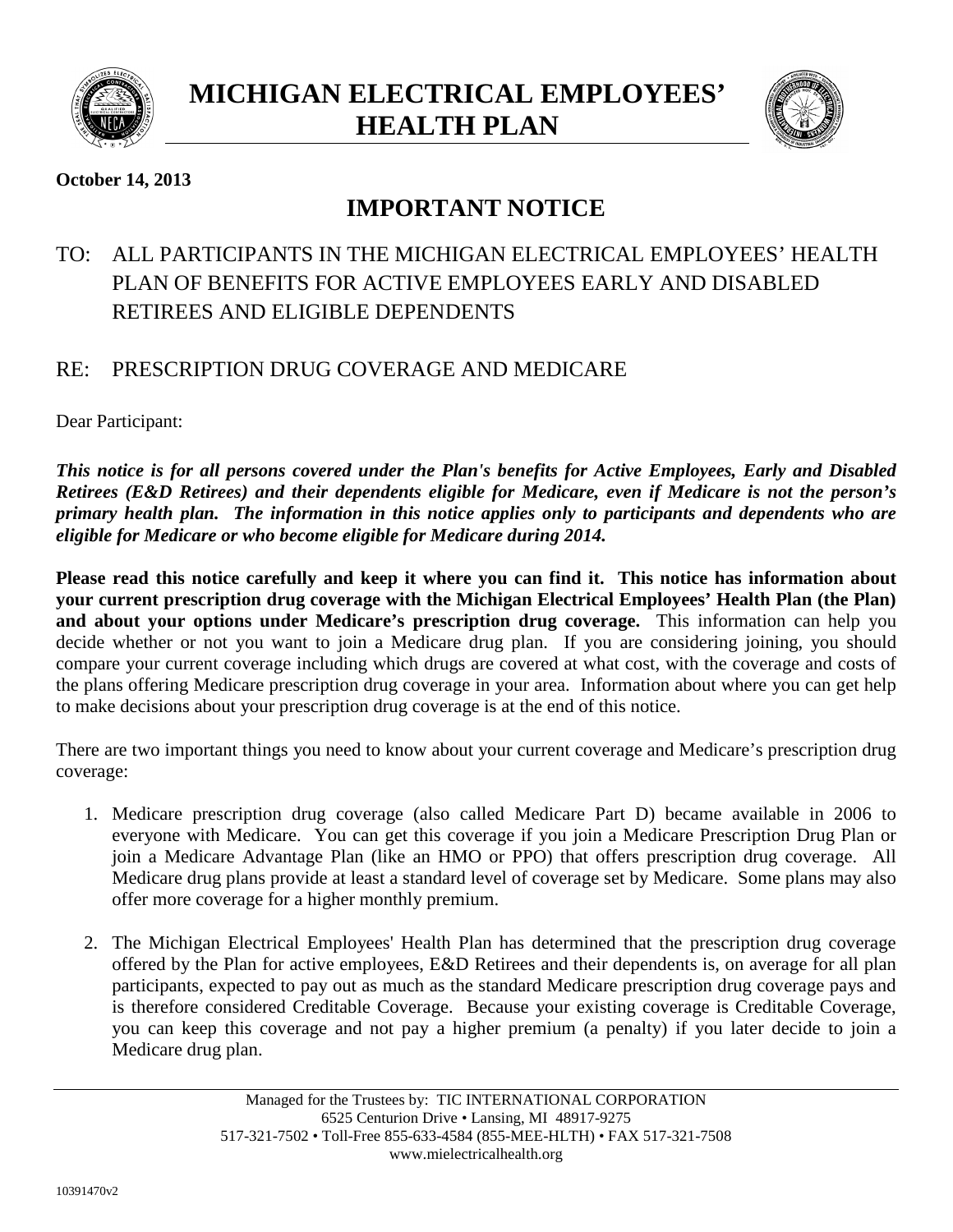**However, if you participate only in the Special Fund**, the Special Fund does not provide Creditable Coverage and you may pay a higher premium if you do not join a Medicare drug plan when you first become eligible.

#### **WHEN CAN YOU JOIN A MEDICARE DRUG PLAN?**

You can join a Medicare drug plan when you first become eligible for Medicare and each year from October 15th through December 7th. Enrollment in a Medicare Part D Plan is completely voluntary.

However, if you lose your current creditable prescription drug coverage, through no fault of your own, you will also be eligible for a two (2) month Special Enrollment Period (SEP) to join a Medicare drug plan.

# **WHAT HAPPENS TO YOUR CURRENT COVERAGE IF YOU DECIDE TO JOIN A MEDICARE DRUG PLAN?**

#### *E & D Retirees and Their Dependents*

If upon becoming entitled to Medicare you decide to enroll in a Medicare Part D prescription drug plan, your Michigan Electrical Employees' Health Plan medical and prescription drug coverage will terminate and you will not be eligible for other Plan coverage. YOU CANNOT HAVE PRESCRIPTION DRUG AND MEDICAL COVERAGE THROUGH BOTH THIS PLAN AND MEDICARE AND A PART D DRUG PLAN. This Plan will not coordinate its prescription drug benefits with Medicare Part D plans, and will not provide drug coverage to supplement a Medicare Part D plan.

If you do decide to enroll in a Medicare Part D drug plan and drop your current Michigan Electrical Employees' Health Plan coverage*,* you may opt back into coverage so long as you provide proof that you had continuous health coverage during your opt-out period and otherwise satisfy the Plan's eligibility requirements.

#### *Active Employees and Their Dependents*

If Medicare is or will become your secondary health care plan, you can enroll in a Medicare Part D plan and still be eligible to receive all of your current health and prescription drug benefits through the Plan. However, having both drug coverages does not mean (1) that you will have better benefits than you currently have or (2) that you will not have any out-of-pocket prescription drug expenses.

- Since this Plan is primary to Medicare in most cases, this Plan will pay its normal benefits and your Medicare plan's duplicate coverage rules will determine its benefit level. Various Medicare Part D plans may have different rules.
- You should be aware that having two prescription drug plans could have an effect on whether you reach the Medicare plan's catastrophic coverage level. That is because standard Medicare Part D plans are only required to count your actual out-of-pocket costs when determining when you reach the catastrophic coverage level. Drug costs that are paid by this Plan do not qualify as out-of-pocket expenses.

#### *You must notify the Plan Office before you terminate your Medicare Part D drug plan coverage.*

Managed for the Trustees by: TIC INTERNATIONAL CORPORATION 6525 Centurion Drive • Lansing, MI 48917-9275 517-321-7502 • Toll-Free 855-633-4584 (855-MEE-HLTH) • FAX 517-321-7508 www.mielectricalhealth.org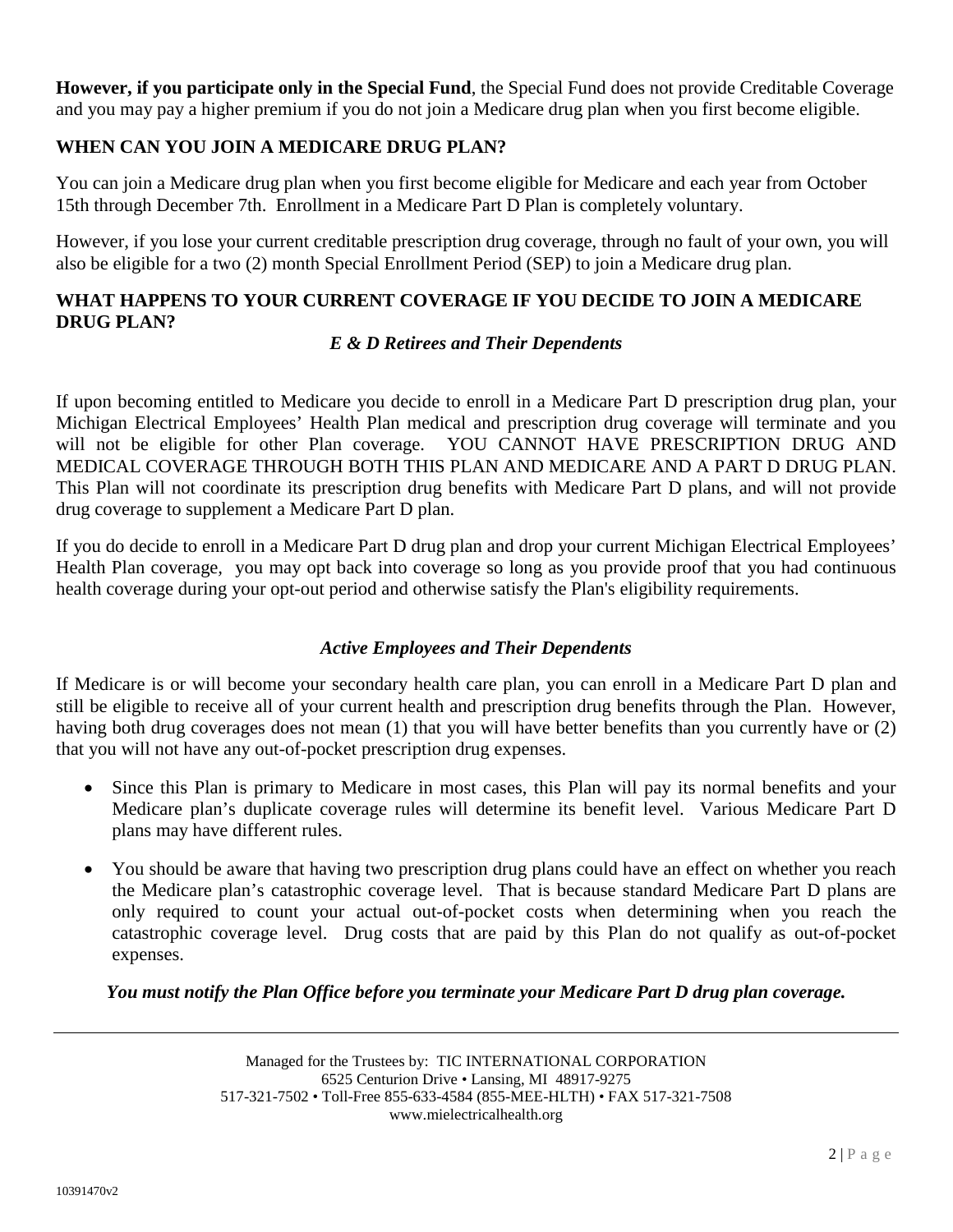Notwithstanding the above, if you or your dependents participate in the Plan's Special Fund and not in other Plan coverage, the Special Fund does not provide Creditable Coverage. In this case, you may pay a higher premium (a penalty) if you do not join a Medicare drug plan when you first become eligible.

**If Medicare is or will become your primary plan, please contact the Plan Office for more information on how your Plan coverage, including coverage with the new Medicare Advantage program provided by the Plan (instead of the Supplement to Medicare Plan ) will affect your Plan coverage.***.*

**You must notify the Plan Office before you enroll in your Medicare Part D drug plan coverage.**

# **WHAT HAPPENS IF YOU DO NOT JOIN A MEDICARE PART D DRUG PLAN?**

**You do not have to enroll in a Medicare drug plan.** Enrollment in a Medicare Part D Plan is completely voluntary. If you choose not to enroll in a Medicare Part D drug plan, your prescription drug benefits will be provided under the Michigan Electrical Employees' Health Plan. If you do not want to join a Medicare Part D drug plan, you do not have to do anything at this time.

## **WHEN WILL YOU PAY A HIGHER PREMIUM (PENALTY) TO JOIN A MEDICARE PART D DRUG PLAN?**

You should also know that if you drop or lose your current coverage with the Michigan Electrical Employees' Health Plan and don't join a Medicare drug plan within 63 continuous days after your current coverage ends, you may pay a higher premium (a penalty) to join a Medicare drug plan later. Because the Special Fund is non-Creditable Coverage, if you only participate in the Special Fund and don't join a Medicare drug plan, you will pay a higher premium (a penalty) to join a Medicare drug plan later.

If you go 63 continuous days or longer without creditable prescription drug coverage, your monthly premium may go up by at least 1% of the Medicare base beneficiary premium per month for every month that you did not have that coverage. For example, if you go nineteen months without creditable coverage, your premium may consistently be at least 19% higher than the Medicare base beneficiary premium. You may have to pay this higher premium (a penalty) as long as you have Medicare prescription drug coverage. In addition, you may have to wait until the following October to join with a January effective date.

# **FOR MORE INFORMATION ABOUT THIS NOTICE OR YOUR CURRENT PRESCRIPTION DRUG**

**COVERAGE…** Contact the Plan Office at 1-855-633-4584 for further information. Note: You'll get this notice each year. You will also get it before the next period you can join a Medicare drug plan, and if this coverage through the Michigan Electrical Employees' Health Plan changes. You also may request a copy of this notice at any time.

### **FOR MORE INFORMATION ABOUT YOUR OPTIONS UNDER MEDICARE PRESCRIPTION DRUG COVERAGE…**

For more detailed information about Medicare plans that offer prescription drug coverage is in the "Medicare & You" handbook. You'll get a copy of the handbook in the mail every year from Medicare. You may also be contacted directly by Medicare drug plans.

> Managed for the Trustees by: TIC INTERNATIONAL CORPORATION 6525 Centurion Drive • Lansing, MI 48917-9275 517-321-7502 • Toll-Free 855-633-4584 (855-MEE-HLTH) • FAX 517-321-7508 www.mielectricalhealth.org